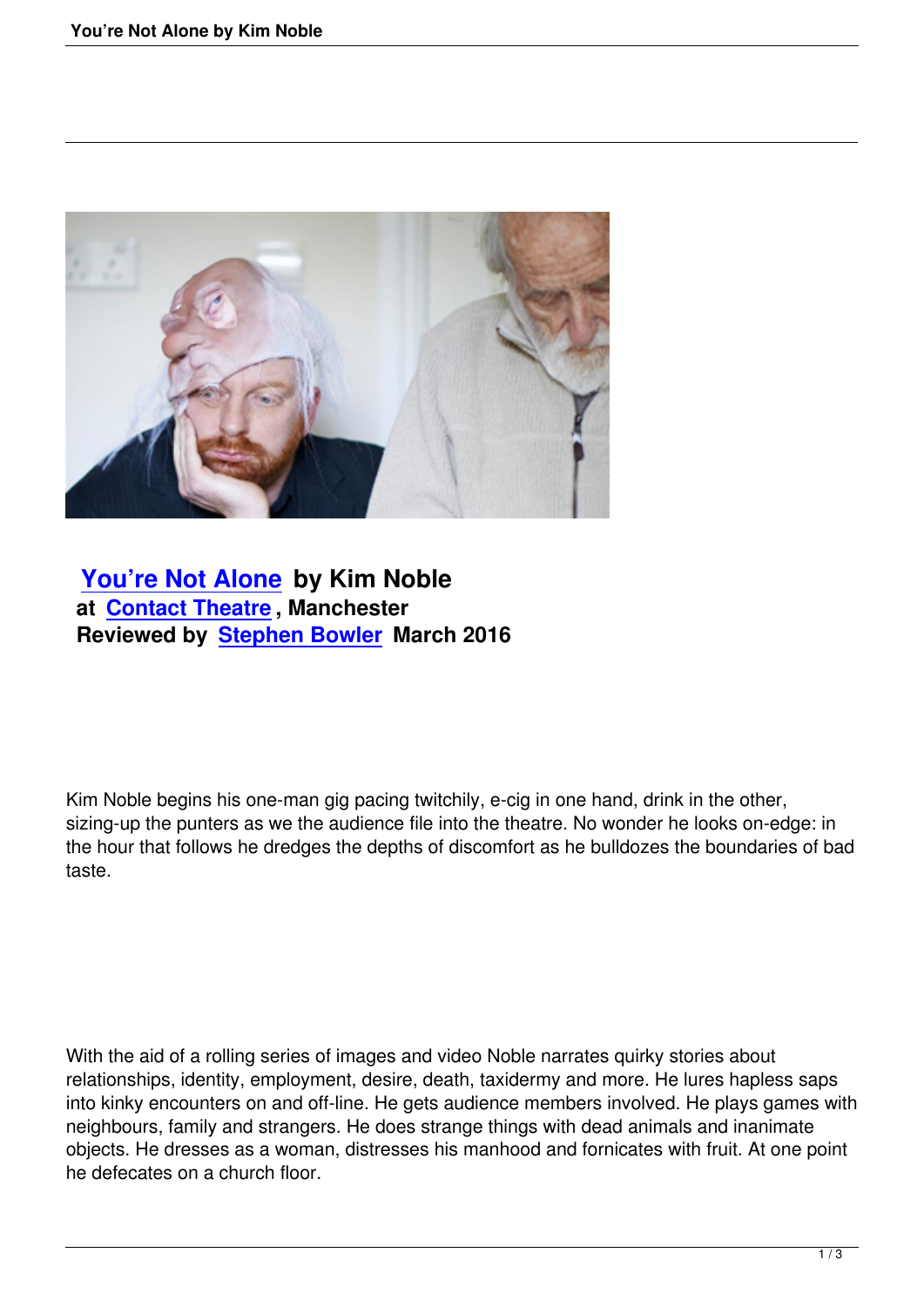The performance left me reeling; stunned at a procession of stunts that tended to the cruel and manipulative more than the merely absurd or irreverent. If there is a theme it is self-loathing, in particular the all-too conventional loathing of regular modern heterosexual males. Women get off lightly. But at the same time, thematic clarity is negated in the search for ever more shocking scenes.

His show was a sell-out. Many – though not all – loved it. Noble worked hard to discomfort the audience by being continually in amongst us, revealing far too much of himself and keeping everyone on edge, uncovering nuggets of nonsense from private lives – his own most of all – and drilling down into them to reveal the fantastic absurdity of modern self-hood. The more sordid and self-deprecating, the more authentic, is the direction of travel here.

Where might such a journey end? It seems to me that the logic of Noble's performance is death. No rebound is on offer; no way back to life. Theatre of Cruelty doesn't do catharsis, because it doesn't do mind. Sensory overload is the chosen medium, overriding anything so hackneyed as intellect. Compassion is flagged in the final phase of the performance, where we see Noble's father in what seems like an 'end of life' situation, but why this should register any more meaningfully than the rest is unclear. Compassion, by this stage, is just another trope on the moral bonfire.

Nihilism is nothing new. It is, though, ghoulishly mainstream today, as the reflex of a fearful subjectivity so decadent it fantasises its own end. With luck, Kim Noble will find a more life